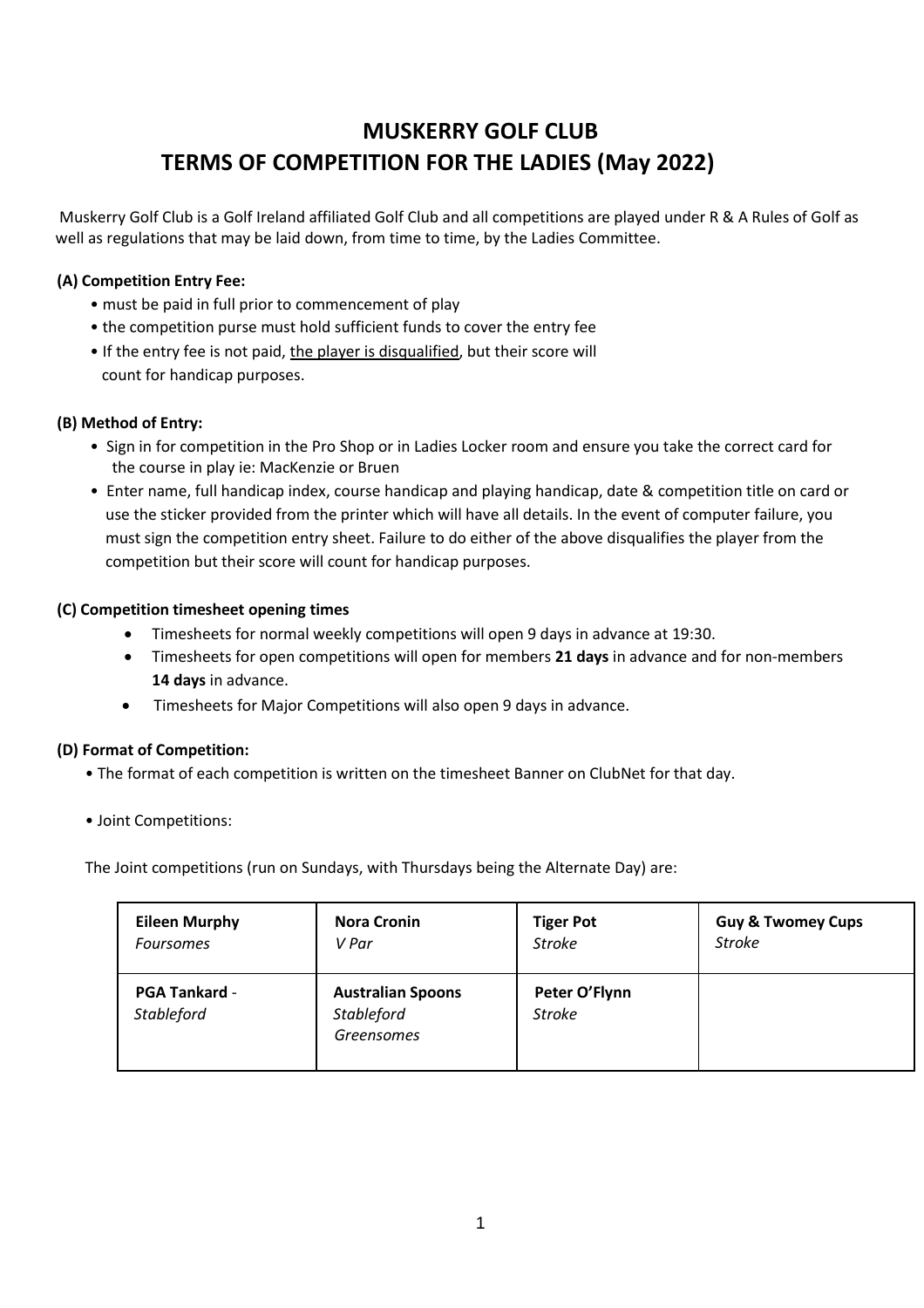- If a joint competition is scheduled and if the main day (Sunday) is cancelled the player/players with the best nett score/scores on the Alternate Day (Thursday), are the winners of that competition. Similarly, if the alternate day (Thursday) is cancelled, the Main Day (Sunday) result is the winner of the competition.
- For a Joint competition, the pin positions and teeing grounds may be differently situated on each day of the competition, provided that on any one day all competitors play with each pin position and each teeing ground in the same position.
- When players have a choice between Main Day or Alternate Day participation for a singles stroke play competition, any player who elects to play on the second day of the Competition is permitted to play on the competition course on the first day of said Competition. This permits those players not competing on the first day to play on the course without being deemed to have practised on the course.

#### • **O'Crualaoi Open Competition:**

Terms of this competition will be in line with the WHS rules for stableford mixed gender open competitions (Rule 6.2.b of the WHS)

#### • **Delayed play due to adverse weather conditions**:

Where the starting time of a competition is delayed due to closure of the course arising from adverse weather conditions, the running order of the original timesheet will remain in place from when the course is opened by the Course Staff, Club Professional or General Manager.

#### • **Pace of Play & "Ready Golf"**

The Competitions Committee would remind all players of their obligations regarding pace of play. Some points to note in this regard are as follows:

- Be on time & ready to play at your designated tee time.
- Be ready to play every shot when it is your turn. Have your Club to hand
- Tradition of having the honour at the tee box can still be relevant provided the lady in question is ready to take her position on the tee box without delay.
- Do not wait for greens to clear when they are beyond your range except on Par 3's whereby you must wait for the green to clear before teeing off.
- Leave your bag at the side of the green nearest the next tee.
- Line up your putt while others are putting and be ready to putt in turn.
- If you cannot score or improve your team's score on any hole, pick up.
- Do not mark cards on or near the green. Mark at the tee-box while other players are teeing off.
- Encourage your playing partners to keep up with the group in front.
- If someone is slowing things down, TELL HIM/HER.
- WALK AS YOU TALK Do not delay play for conversation.
- If you are falling behind for any reason, invite the group behind through.
- **Keep just behind the group ahead, not just ahead of the group behind.**
- Play a provisional ball if you think your ball is lost outside a hazard, or out of bounds.
- Find your own ball first before you go searching for others.
- A ball not found within **3 minutes** is lost and out of play.
- There should be no undue gaps between groups on the course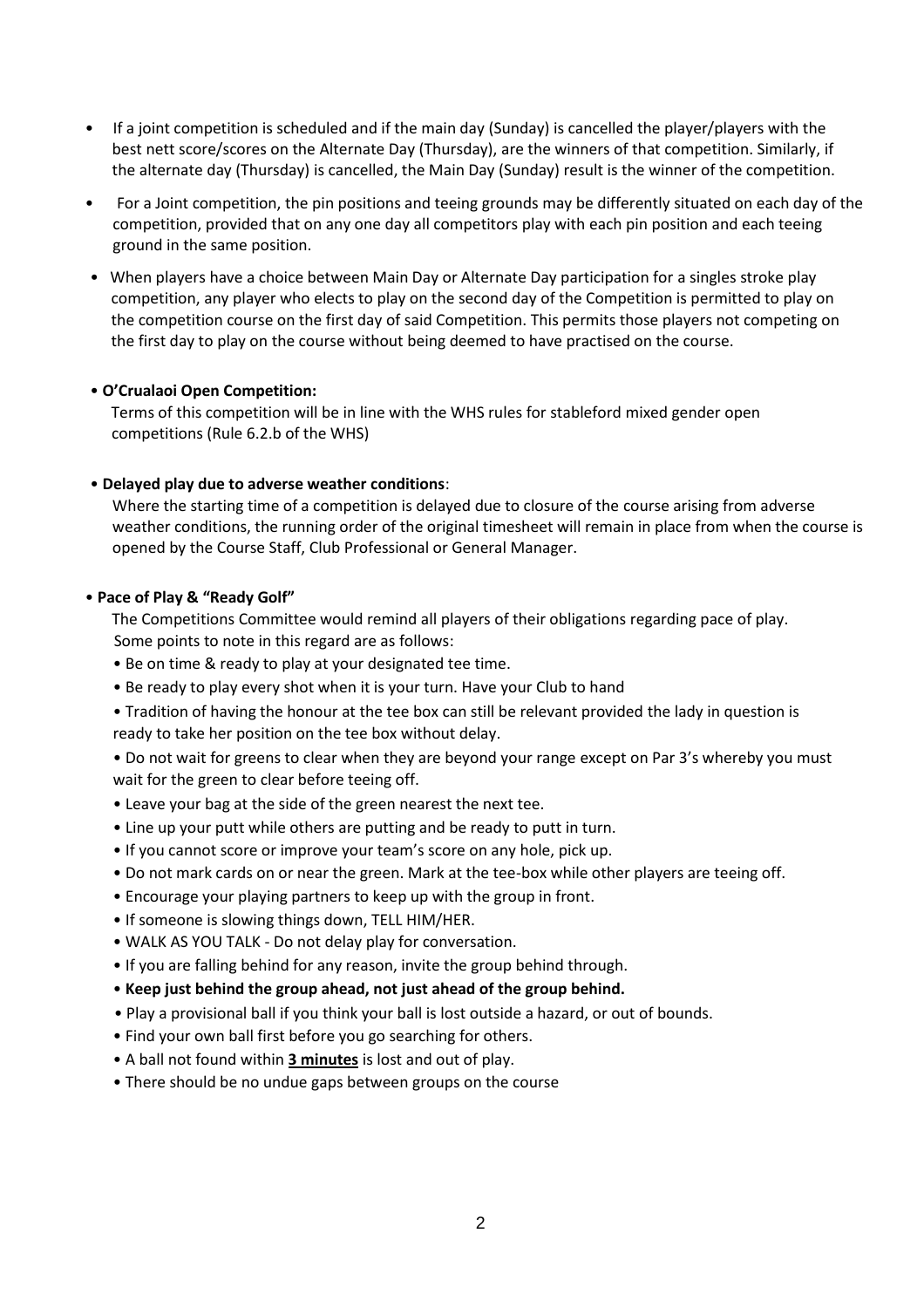## **Match Play Competitions**:

- The competition must be entered and appropriate fee paid prior to draw.
- The terms of all Club Match Play Competitions shall be displayed on the draw sheets.
- Matches must be played by the stated date unless the Committee authorises an extension due to course closure or other exceptional circumstances

## **(E) Eligibility to Play:**

## **Major Competitions:**

- The 3 Major Competitions are **the Lady Captain's prize**, the Men's **Captain's prize to the Ladies** and the **President's Prize** to the Ladies.
- To be eligible to compete for 1<sup>st</sup> and 2<sup>nd</sup> prizes on Major Days, all players must have returned a minimum of **four** 18-hole single competition scorecards from Muskerry Golf Club in the six months prior to the competition.
- To be eligible also to compete for 1<sup>st</sup> and 2<sup>nd</sup> prizes on Major Days, all players must have at least 20 acceptable scoring cards completed under WHS (from April 2018). This can be checked on the member's Golf Ireland app.
- A person who has not been a member for a period of six months immediately preceding the date of the competition shall not be entitled to enter the Lady Captains Prize, Presidents Prize or Men's Captain's Prize to the Ladies
- **Juniors** (females under 18) and **Junior Students** (females 18- 25) with a handicap index of 39.9 or less may compete in the Majors but may not be the winner or runner-up.
- **5-Day members** may play in the 3 Majors but may not win 1<sup>st</sup> Prize. As these competitions are played on Sunday, the committee will designate a competition time on a weekday (Wednesday) prior to the Major to facilitate the 5-day members.
- To be eligible to win the Senior category in the Major Competitions a lady must have reached 70 years of age by January  $1<sup>st</sup>$  of that year and 'Senior' must be written on the paper scorecard.

# **Weekly Competitions**:

- All **Full and Associate female** members of the club holding a WHS handicap index are eligible to compete in all competitions but restrictions apply to category of membership and see other restrictions regarding Majors.
- **Juniors** (Females U 18) and Students (females 18- 25) with a handicap index of 39.9 or less may play and win all single and team competitions except the 3 Majors. Junior female members with a handicap index of 36 or less may play together in groups of 2 or 3 as permitted by the Ladies committee.
- **5-Day members** may play in stand-alone Thursday competitions.
- All female members and juniors are eligible to play in competitions provided their annual sub is paid prior to playing
- Current subs & levies must be paid before any member may compete in any competition or represent the club in Inter-Club matches.
- A member who wishes to play in the Thursday, Friday or Sunday weekly ladies' competitions can opt for a tee time during 'Shared Time' on that day. Be sure to select 'ladies Competition' when signing in at the Pro Shop/ladies locker room and when completing the digital scoring card or when completing on computer in Pro Shop/ ladies locker room.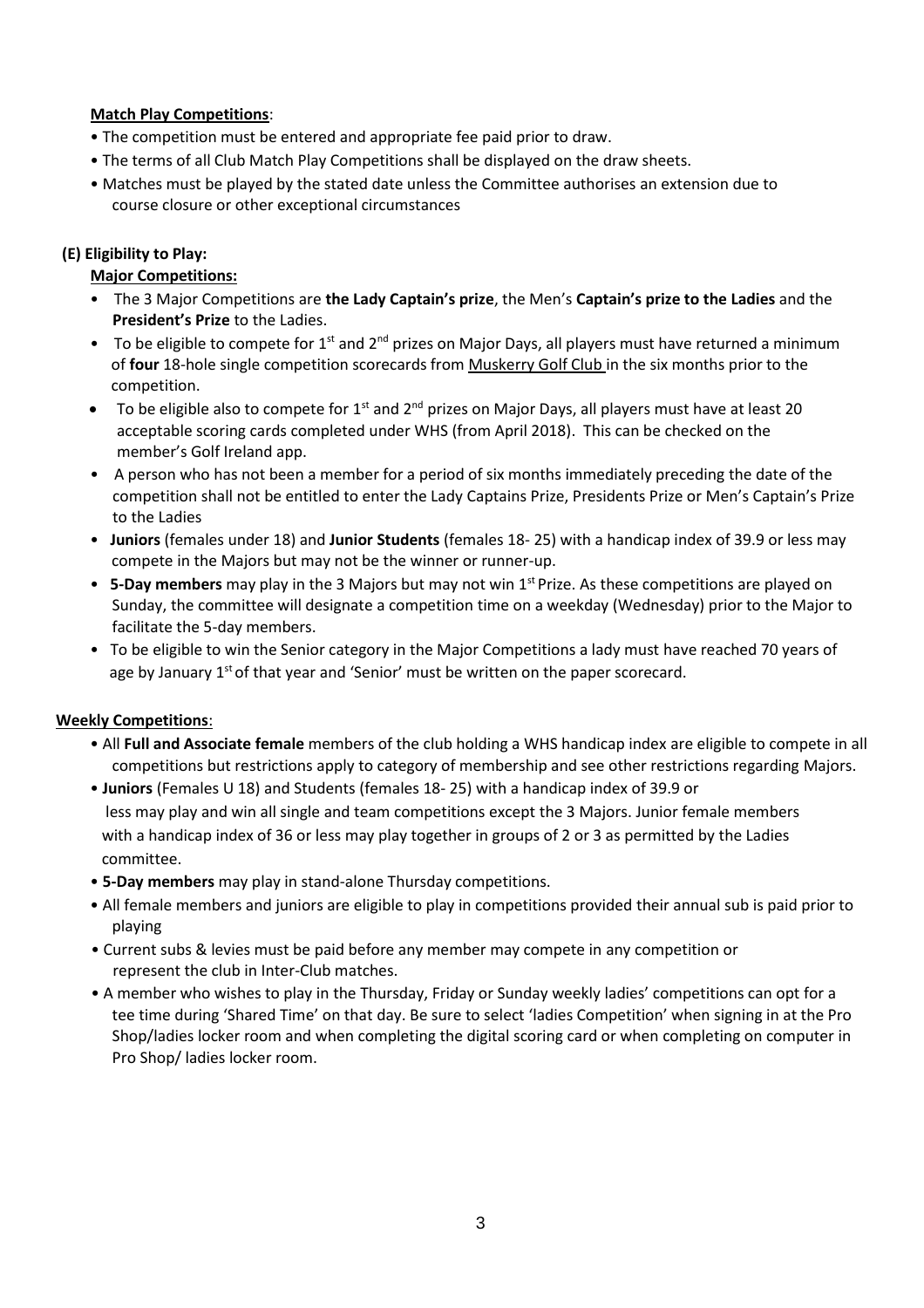## **Golfer of the Year:**

The following are the 10 Golfer of the Year competitions:

| Lady Captain's<br><b>Prize</b><br><b>Stroke</b> | President's<br>Prize to the<br>Ladies<br>At the<br>discretion of<br>the President | Men's Captain's<br>Prize to the<br>Ladies<br>At the<br>discretion of<br>the Captain | <b>Bertie</b><br>Dorgan<br>Stableford             | Peter<br>O'Flynn<br><b>Stroke</b>           |
|-------------------------------------------------|-----------------------------------------------------------------------------------|-------------------------------------------------------------------------------------|---------------------------------------------------|---------------------------------------------|
| <b>Tiger Pot</b><br><b>Stroke</b>               | <b>Tim</b><br><b>McElligott</b><br>Stableford                                     | <b>Nora Cronin</b><br>Vpar                                                          | <b>PGA</b><br><b>Tankard</b><br><b>Stableford</b> | <b>Christmas</b><br>Hamper<br><b>Stroke</b> |
|                                                 |                                                                                   |                                                                                     |                                                   |                                             |

- Points will be awarded for each competition by Order of Merit 10pts for 1<sup>st</sup>, 9 for 2<sup>nd</sup>, 8 for 3<sup>rd</sup> etc. down to 1 for  $10^{th}$  place. In the event of a tie, the winner will be determined based on a count - back.
- The player with the highest number of points aggregated over 8 of the 10 competitions wins the Golfer of the Year
- If there are less than 16 holes in play, the competition will not count for Golfer of the Year points
- **Female Juniors and Junior Students** are excluded from Golfer of the Year points

#### **(F) Handicap Stroke Allowance under WHS:**

Once you have calculated your course handicap, the following are the handicap allowances that will apply depending on the competition format. (Adjusted downwards when less holes are in play ie. 12 holes - 2/3 of full h/c, 14 holes  $-7/9$  of full h/c, 16 holes  $-8/9$  of full h/c)

**Singles** - allowance of 95% of the course handicap.

**Fourball** –allowance of 85% of the course handicap.

**Foursomes** – allowance of 50% of the combined course handicap.

**Scotch Foursomes/Greensomes** – allowance of 0.4 of Higher +0.6 of Lower Playing handicap. See Greensomes Chart

**Team Events** – as designated by the committee. The terms of competition will be stated on the ClubNet banner on that day.

In all handicap stroke calculations, a fraction of one half or more counts as a full stroke; any other fractions are disregarded.

**Club scrambles** - Terms of competition will be stated on the ClubNet banner on that day.

#### **(G) Times of Starting & Groups:**

• Players may only compete in weekly competitions during designated competition times. This is the bookable time as displayed on the booking system - Thursday, shared time on Friday, Saturday, Sunday and Ladies competition time on Sunday (if applicable) or other times specified by the Committee.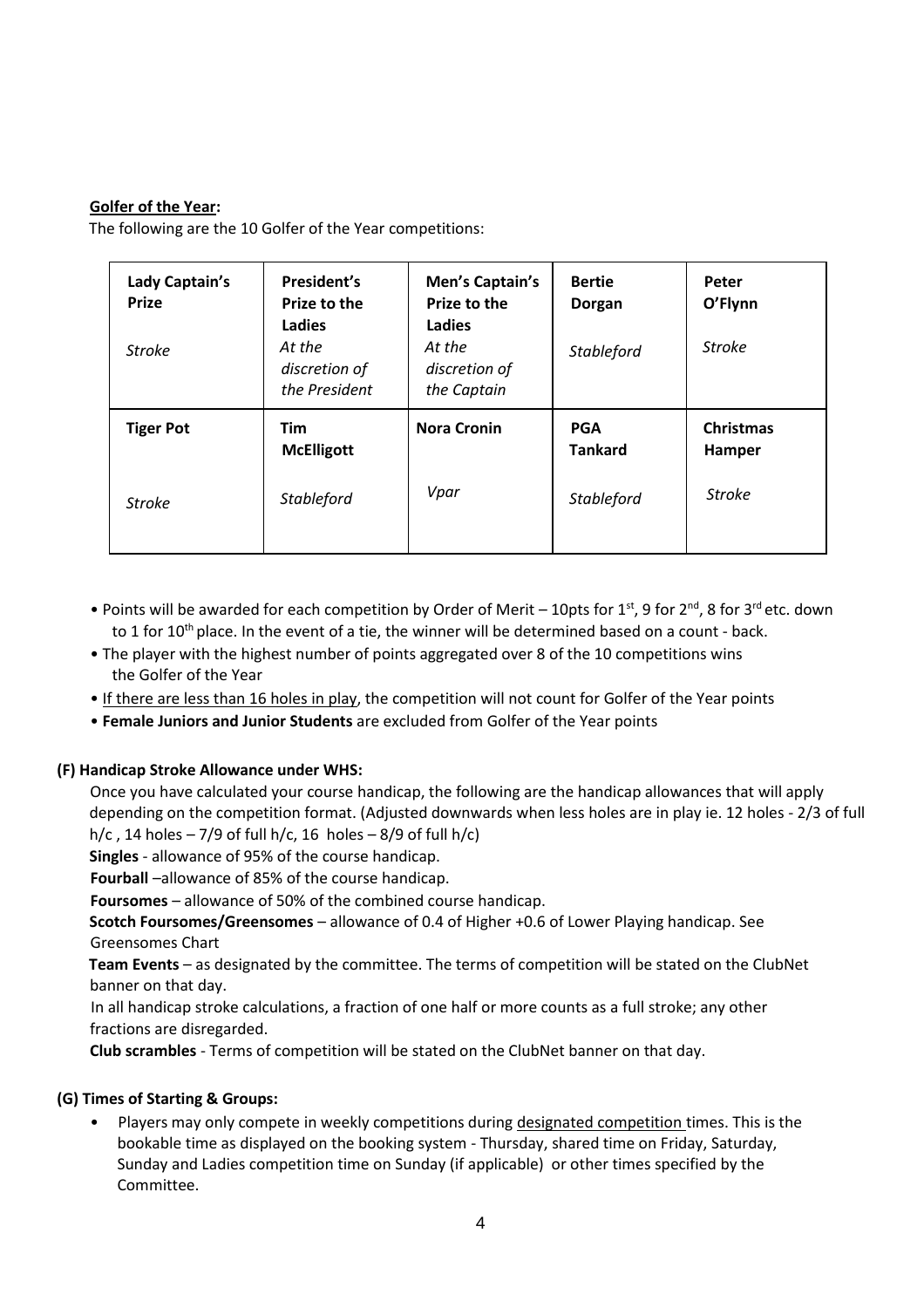• Players shall not compete in a competition after the last tee-time indicated on the timesheet. However, working ladies can be accommodated during the summer months, in the Thursday competition, in the evenings with prior approval from the Lady Captain or Competition Secretary.

#### **(H) Starting Places:**

• Start place is 1<sup>st</sup> Tee, unless otherwise designated by the Ladies Committee or course staff.

#### **(I) Teeing areas to be used:**

• Ladies will play off red tees for the foreseeable future until the existing white & blue tee boxes are slope rated and course rated for the ladies under the WHS.

#### **(J) Number of Competitors which shall constitute eligibility for Prize purposes:**

- Prizes will be awarded according to the number of entries; however, 1 person playing constitutes a competition for Medal or handicap purposes.
- For a Joint Competition (Sunday & Thursday Alternate day) a quorum of 8 players is needed **between both days.**
- If less than 8 competitors enter a competition, a sweep will be made of 50% of entries received.

#### **(K) Scoring in handicap competition:**

The player is responsible for making sure that her handicap index/course handicap/playing handicap is shown correctly on the scorecard/digital scorecard. If a player returns a scorecard with the incorrect handicaps, the following applies:

- (a) Handicaps on scorecard too high or no handicaps shown the player is disqualified from the competition.
- (b) Handicaps on scorecard too low there is no penalty and the player's net score stands using the lower handicap as shown, but will be corrected for handicap adjustments.

 Also, be aware of the requirements of Appendix J - 'Disqualified Scores for handicapping' (page 44 of Guidance in WHS Rules of handicapping as applied within GB & Ireland effective from January 2020)

#### **(L) Guidance for members on returning scores for Handicap purposes only General Play/Casual Scores)**

Under WHS players are permitted to submit casual golf scores over 9 or 18 holes for handicap purposes.

Registration is now required prior to commencement of general play (casual golf) in Muskerry or in an 'away' club.

For General Play scores to count towards handicap, the course in play must be in an 'Acceptable Score' condition.

**Before** going out to play, you must pre-register your intent to submit a General Play score using the Golf Ireland mobile App. You must be within a max 2-mile radius of the Golf Course when signing in. Therefore, you must have your 'location' activated on your phone when signing in and recording General Play scores. Immediately after the round, the player and the marker/attestor must verbally agree on the scores; the player submits the score on the day of play using the Golf Ireland App. After entering your score on the app you are prompted to select the marker/attestor (who must also be pre-registered). For your score to be included on your scoring record, the marker/attestor must verify the returned score of the player when prompted by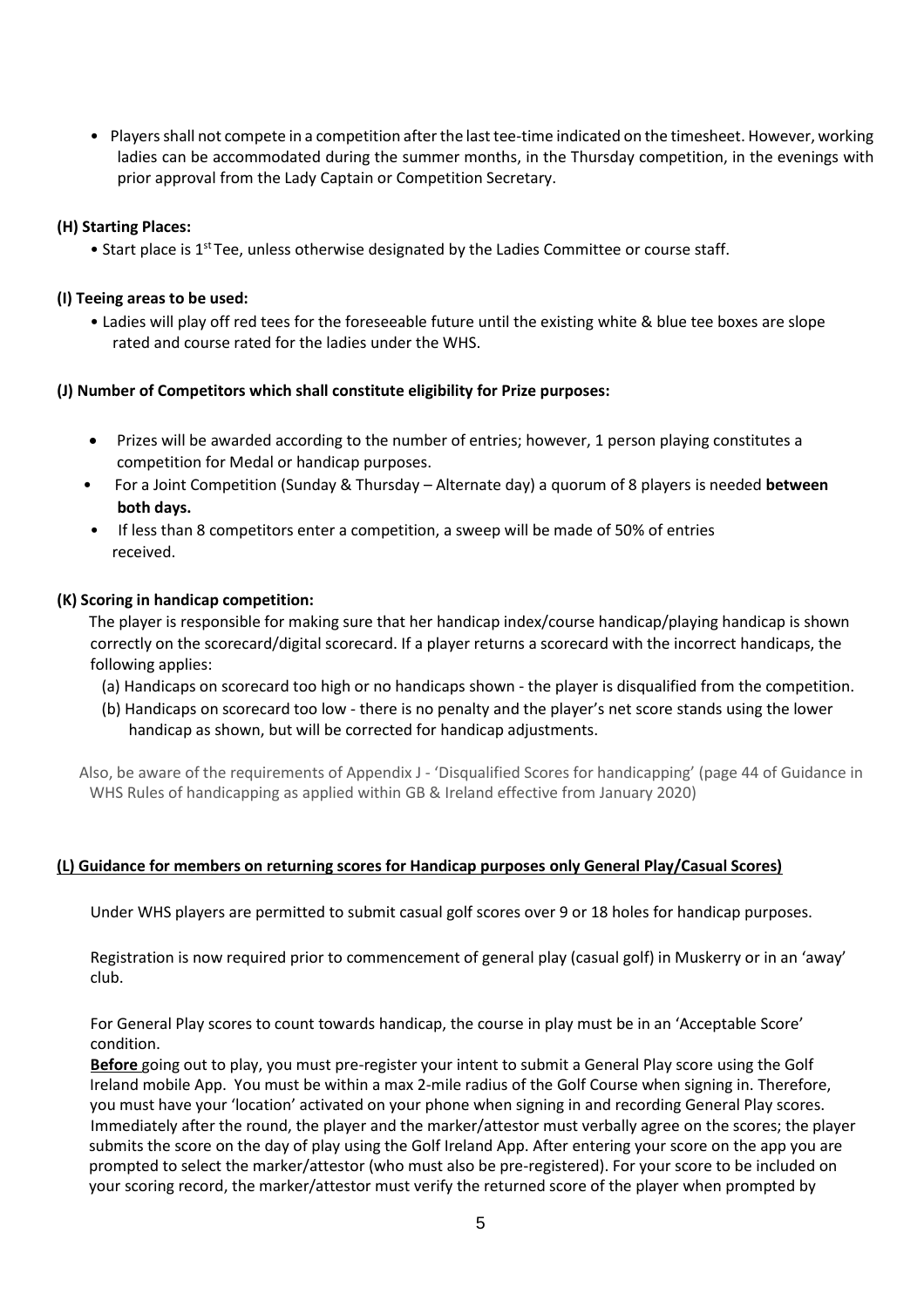his/her GI App. The attestor may also need to sign digitally to confirm score.

There is also a General Play Register by the computer in Ladies Locker Room where the player must also enter her name, CDH number,( 8 digit membership no.) attestor details and date

Finally, please also ensure that your handicap index, course handicap, playing handicap, date, 2 signatures are all detailed on scorecard and place completed scorecard into the General Play/Casual Golf card box in Ladies Locker Room , clearly marked 'General/Casual Play'

## **(M) Prize Structure:**

• **Best Gross** shall be awarded in lieu of 3rd in Division 1 or 3rd in lowest handicap Division in the following competitions:

| Lady Captain's<br>Prize | President's<br>Prize | Captain's Prize to the<br>Ladies | <b>PGA Tankard</b> |
|-------------------------|----------------------|----------------------------------|--------------------|
| Guy Cup                 | <b>Bertie Dorgan</b> | <b>Tim McElligott</b>            | Peter O'Flynn      |
| <b>Tiger Pot</b>        | Roche Cup            | Nora Cronin                      | Christmas Hamper   |

- However, if the Best Gross score is the winner or runner-up in the competition, the lady will be acknowledged for both her achievements in the results and will receive the higher value prize in that competition. Therefore, no other lady will be awarded 'best gross' prize on that day.
- The number of prizes awarded will be in accordance with the number of entries.
- Prizes will be awarded in divisions 1-3 or Order of Merit as decided from time to time by the Committee.

# **(N) Decision of Ties and Tied Matches:**

#### **Stroke Play:**

- In an 18-hole competition, ties shall be decided by matching cards. The winner is determined by the best score on the last 9, 6, 3, 1. If still a tie, decide on the last 6, 3, 1 of the first 9 holes. If still a tie decide by lot.
- In individual stroke play competitions handicaps are deducted in proportion:
	- Last 9 half playing handicap
	- Last 6 one third playing handicap
	- Last 3 one sixth playing handicap etc
- In shortened competitions, players play off reduced playing handicaps,( e.g.(a) in a 14 hole competition a player will be allocated 7/9ths of their playing handicap, or (b) in a 12 hole competition a player will be allocated 2/3rds of their playing handicap, or (c) in a 9-hole rated course the player is allocated a 9 hole playing handicap per WHS. Calculations to break ties will be as above with the *reduced* playing handicaps used in these calculations.

#### **Match Play:**

Unless the Terms of the match play competition state otherwise on the draw sheet, a match that ends all square should be played off hole by hole until one side wins a hole. The play-off shall start on the hole where the match began. In a handicap match, handicap strokes should be allowed as in the stipulated round.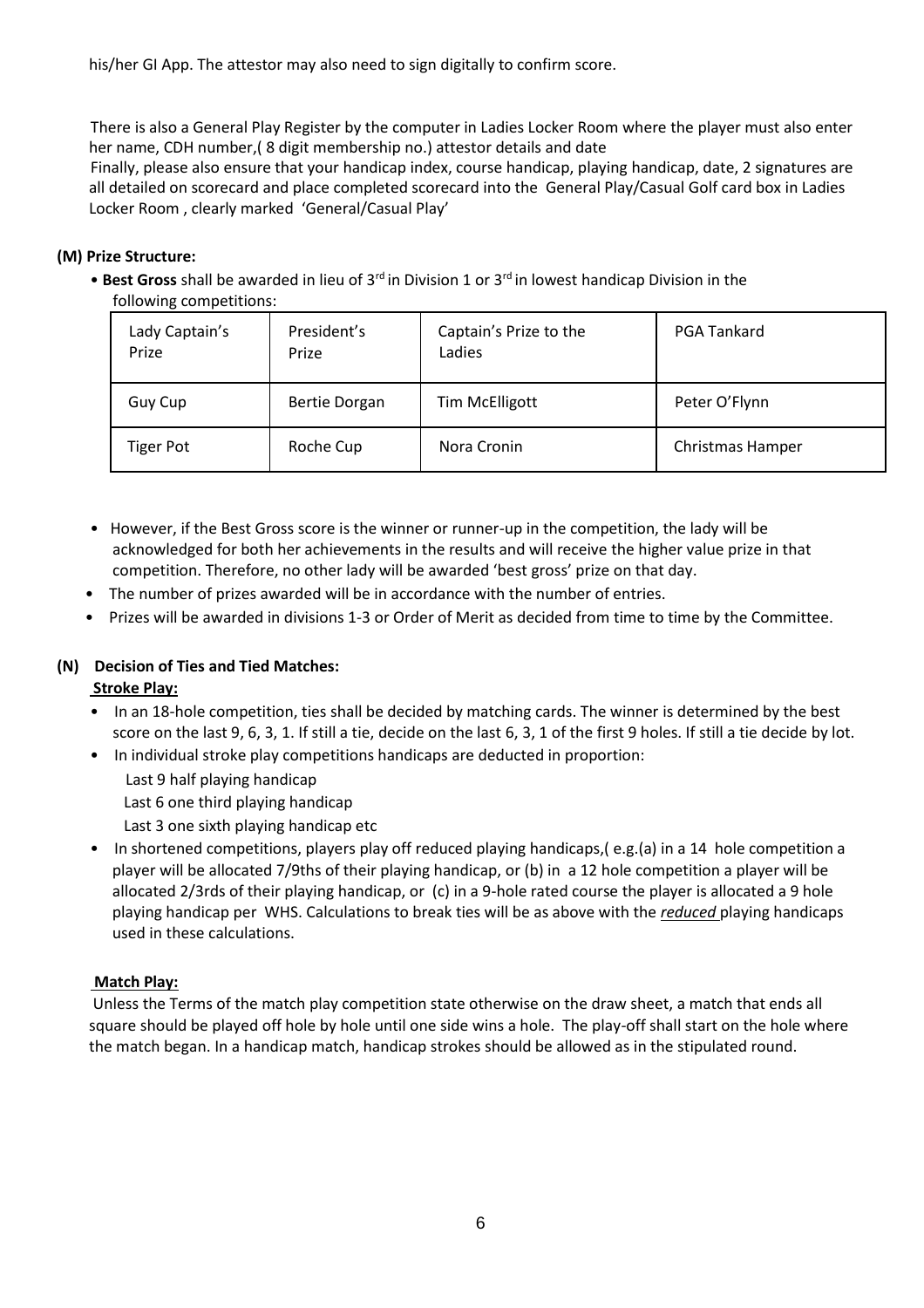- **(O) Procedure to be adopted if a suspension of play becomes necessary:** The Ladies Committee, Club Committee, Club Professional, Green keeper have the authority to suspend play. From the Ladies Committee:
	- Any Officer may suspend play if the course becomes unplayable
	- Any Committee member may suspend play in a dangerous situation.

If play is suspended due to a dangerous situation (eg. lightning) play must be discontinued immediately. The signal for suspending play due to a dangerous situation will be a prolonged note of the siren.

- Discontinue Play Immediately: one prolonged note of siren
- Discontinue Play: three consecutive notes of siren, repeated
- Resume Play: two short notes of siren, repeated.

#### **(P) Closing of Competitions**

In all competitions, players are responsible for ensuring that they **promptly** enter their scores in Club competition system after completing their round. Competitions will close and entry of score cards must be completed on a Thursday, Friday, Saturday & Sunday within 30 minutes after the final group has completed the last hole during the winter months (November - March) and during the summer months (April - October).

**Ensure that your physical scorecard is correctly signed by player and attestor (marker) and your physical scorecard is returned to card box in Ladies locker room as soon as score is entered on computer**

#### **All scorecards for acceptable and non-acceptable competitions must be returned**.

The result of the competition is final when it has been posted on the Clubnet. If an issue arises after publication, a new result will be published in the following circumstances:

(a) Where disqualification of a prize winner is warranted under Rule of Golf 20.2e

(b) Where scorecard provided by a prize winner is incorrect, illegible, or not provided at all but does not warrant disqualification, or

(c) Where an administrative error by committee has occurred.

Competition results will not be amended where players incorrectly enter their scores in the Club Computer System and are not listed as prize winners due to their own error.

#### **(Q) Transportation Policy**

- Members may use a buggy in all Club competitions where such use is not specifically excluded by Golf Ireland. Golf Ireland guidelines regarding buggy use must be followed in Championship, Regional, Provincial, or inter-club events. If in doubt seek confirmation from the Ladies Committee.
- Motorized golf buggies may be used for club competitions.
- For Golf Ireland competitions, a medical cert must be approved by Golf Ireland Head Office
- The Green Keeping Staff or designated representative shall have the power to place additional restrictions on buggy use to protect the course from potential damage or for safety reasons. **Such restrictions may include total prohibition of buggies on a particular day.**